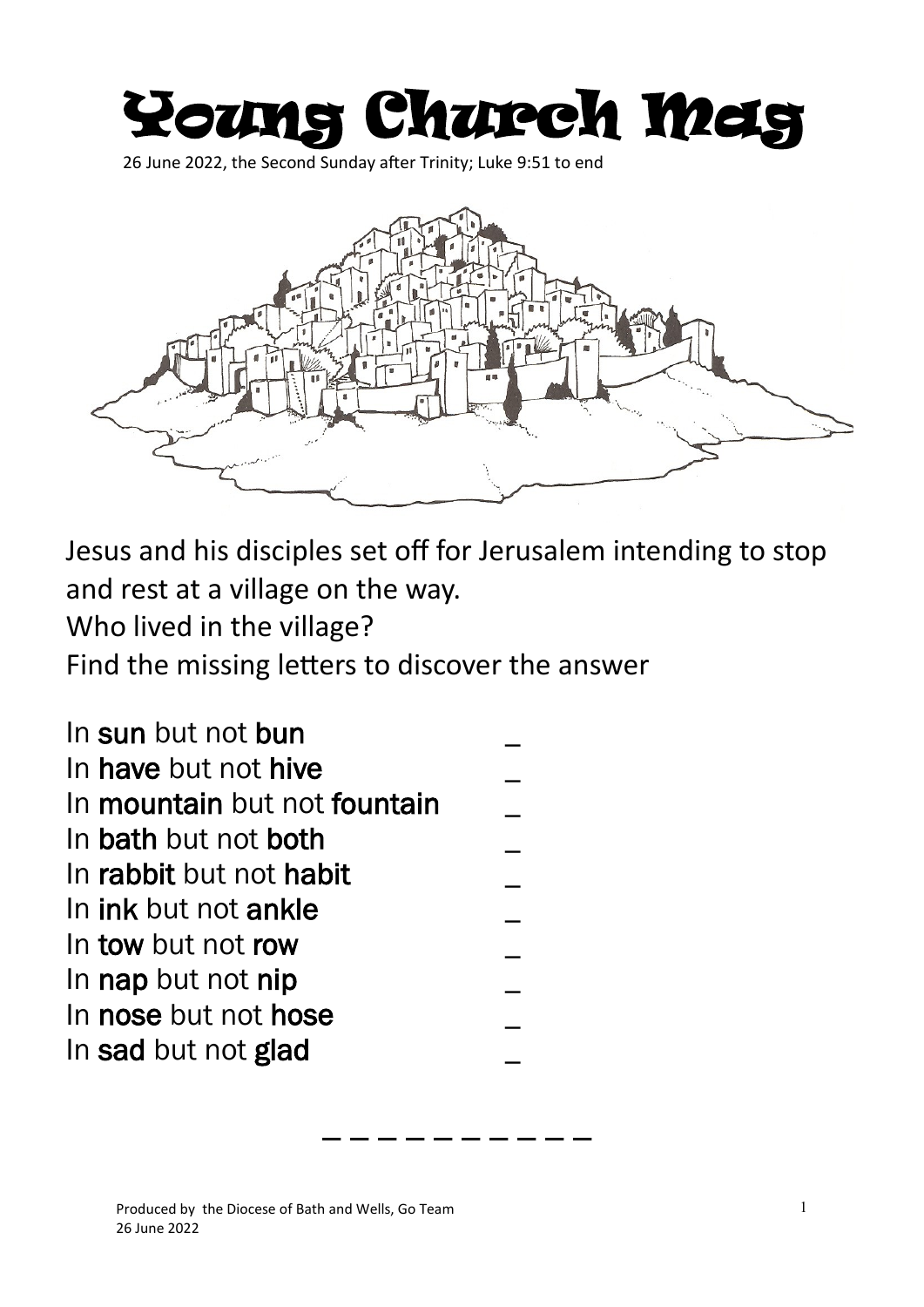The people in one village were not friendly and would not let Jesus stay.

Give the crowd unfriendly faces





The people in another village were very pleased to see Jesus!

Give the crowd friendly faces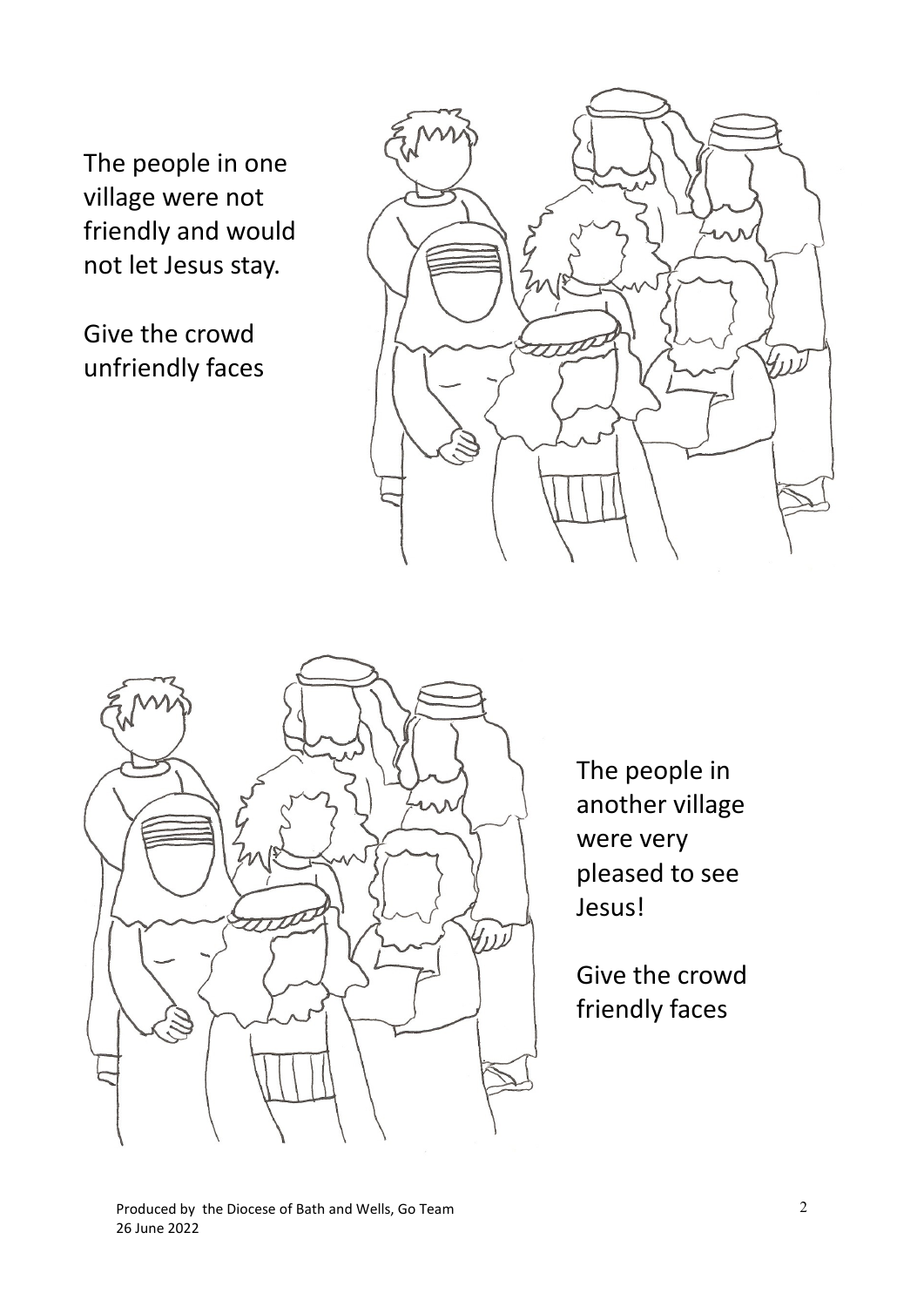Add a straight line to each square to make a letter

## Jesus shares his



with anyone who welcomes him!



A faithful follower of Jesus is called a **Disciple**. 2000 years ago, disciples were people like Saint Peter and Saint Andrew. Today, disciples are people like you and me!